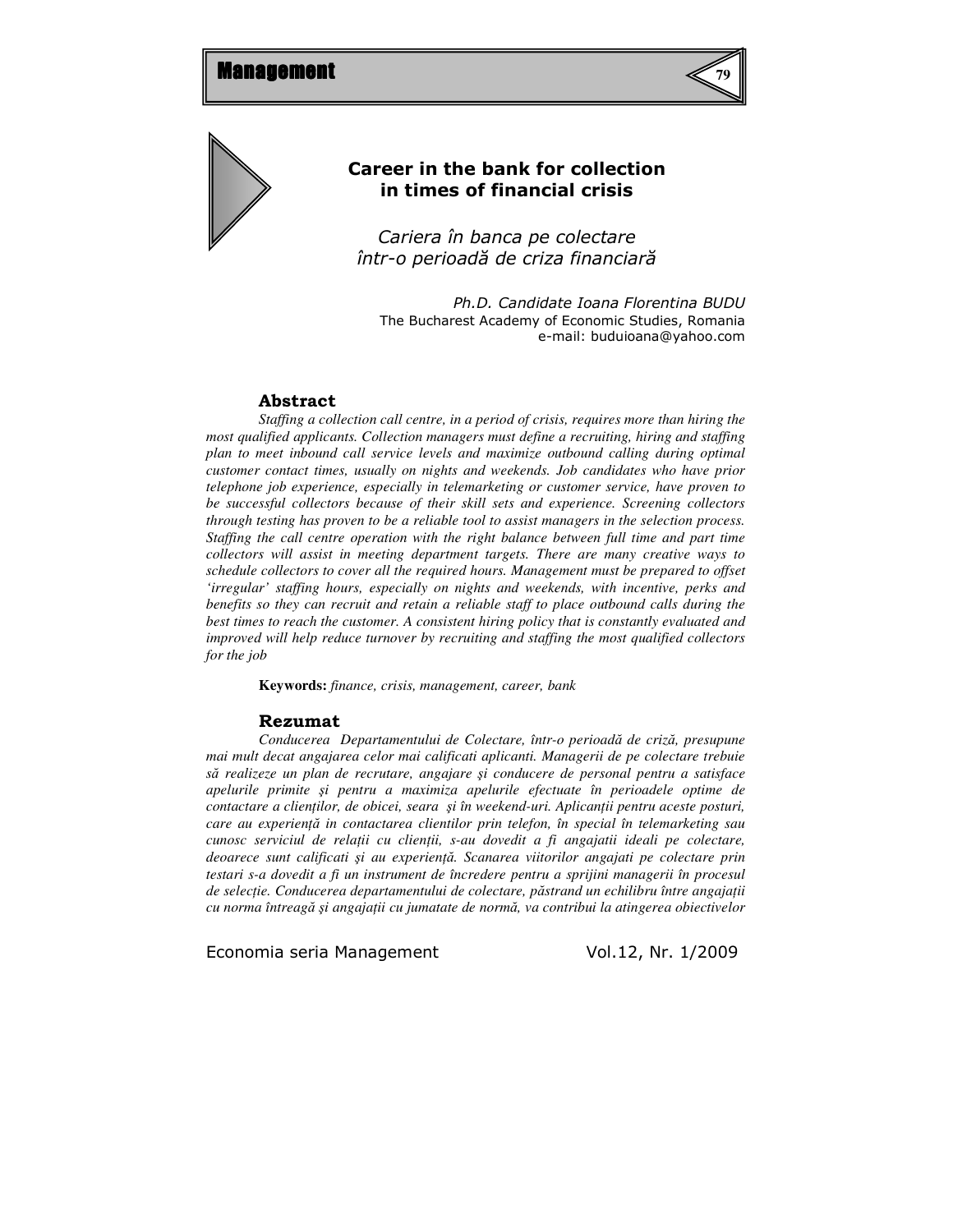



*propuse. Exista multe moduri creative pentru a programa angajatii astfel incat sa acopere toate orele necesare. Managementul trebuie s*ă *fie preg*ă*tit pentru a recompensa orele "neregulate", în special serile* ş*i week-end-urile, cu stimulente* ş*i beneficii astfel incat s*ă *poat*ă *recruta* ş*i men*ţ*ine un personal de încredere, pentru a efectua apeluri pe parcursul celor mai bune ore de contactare a clientului. O politic*ă *consistenta de angajare, care este constant evaluat*ă ş*i îmbun*ă*t*ăţ*it*ă *va ajuta la reducerea venitului prin recrutarea* ş*i conducerea celor mai califica*ţ*i angaja*ţ*i pe colectare.* 

**Cuvinte-cheie:** *finan*ţ*e, criza, management, cariera, banca* 

**JEL Classification: G21, G33, G34** 

# Introduction

inancial crisis has affected all fields of activity. In banking it all started in August 2008, when banks began to face a crisis of liquidity and also occurs, "invisible", a crisis of lack of trust. F

 The first decision taken by the banks was ceasing loans. Simply, bank employees were not allowed to give loans to individuals or legal entities. Since the pressure of customers was too high the bank decided to increase interest rates. According to the online newspaper "Financial Week" (2008, October, 24) there were banks which have changed the interest, in sense of increasing it in one month, three times. In this way cash assets remained within the bank; and the bank with the most cash wins in this bloody fight for survival. There were many banks that have merged in staid of closing.

 If the activity of granting loans stopped, bank employees from sales departments, verification and approval of loans had to be shifted to other departments.

 The most important department of the bank, through which liquid could gather, was the collection department. In other words, the bank no longer had money and the existing clients were the only suppliers of cash. In this way, employees who occupied yesterday a job in granting loans are now in the collection department. Employees had to choose between collecting or dismissal or resignation. Many employees were not pleased with the decision of the leadership but were aware that after a period of crisis, would be hard to find another job. The number of debtors began to increase at the end of 2008, mainly because most companies have started to dismiss employees in order to reduce costs. While most companies in areas such as real estate, brokerage companies, the automotive industry, textile industry began to dismiss their employees, banks started to hire people for collection. According to Astrid Rial (Best Practice in Consumer Collections: Strategies and Technologies for Consumer Debt Recovery, 2008, VRL Knowledge Bank) the first step for effective supervision is hiring the right people for the job. But before hiring, recruiting is very important.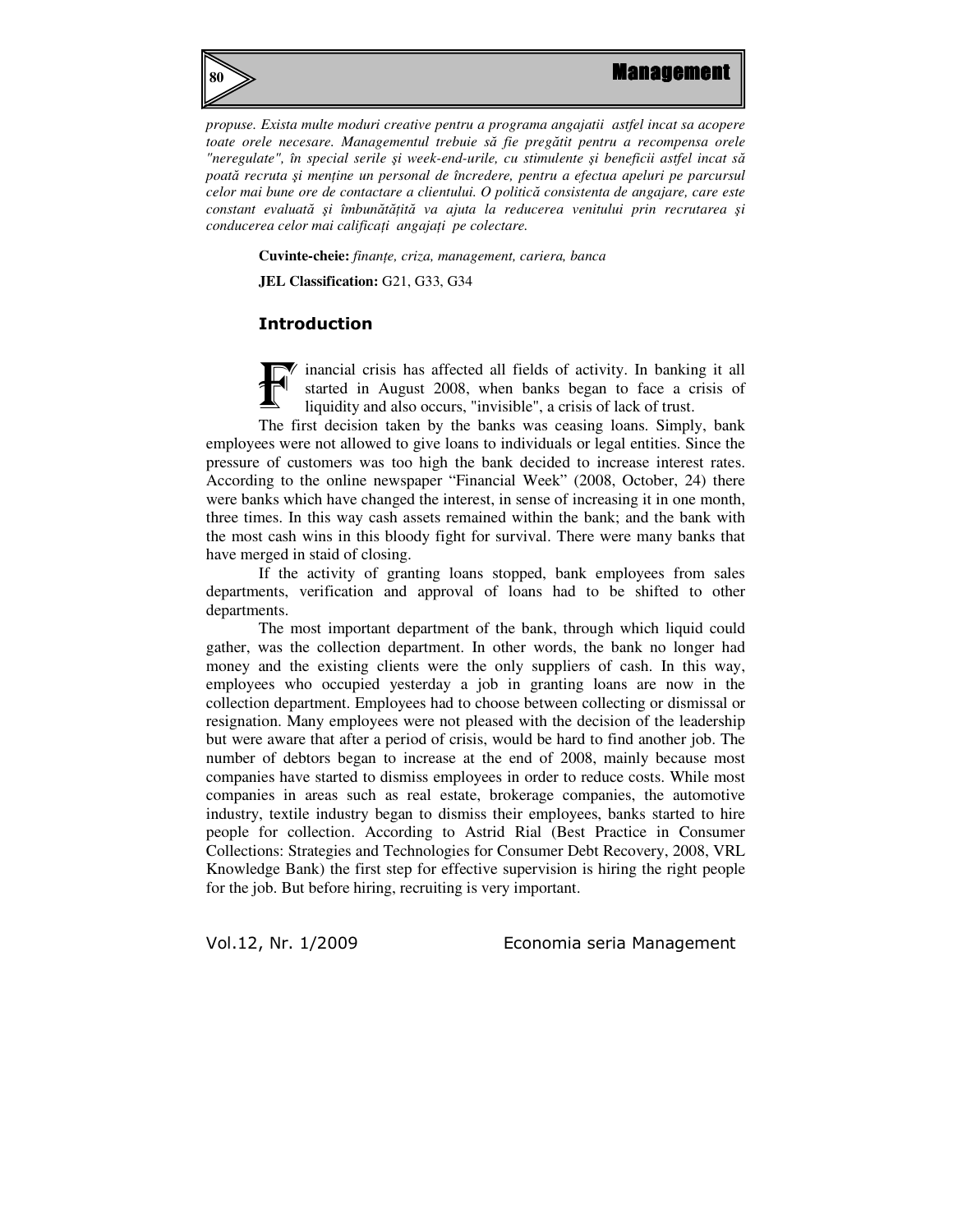

#### Recruiting

 The ideal collection approach, especially at early and mid stages of delinquency, is to be firm, fair and friendly with the customers. The best collectors use their time effectively and adjust their approach to each customer, obtain firm promises to pay and learn from past experiences. Collections can be an interesting job because collectors are always learning from new situations.

Some of the characteristics defined by best practice creditors (Michel Crouhy, Dan Galai, Robert Mark, 2000) to recruit a new staff member in collections are outlined below:

 $\perp$  If he has no experience in collections, the candidate will have previously worked in a call center as a telemarketer or customer service representative, have sales experience or have worked in a service industry such as a waiter or waitress, store clerk or bank teller.

 $\uparrow$  A minimum required amount of schooling, such as a high school diploma or equivalent, is usually required

The candidate must demonstrate excellent verbal and written communication and listening skills since most of his responsibilities will involve working on the telephone.

 $\overline{\mathbf{u}}$  Most collection operations require staff to be able to work flexible hours, including frequent evenings and weekends, because those are optimal customer contact times.

Candidates must demonstrate proficient typing skills and be able to competently work on a personal computer in a Windows environment.

 Many effective collectors previously held call centre positions, for example in telemarketing or customer service. The advantages of having done this kind of work before are that the would be collector is used to handling a high volume of calls, managing customer complaints and issues, and is familiar with call centre technology.

 Having a background of some college education has become a worldwide requirement and most collection call centers prefer to hire staff with at least two years college experience. Collection call centers are evolving as business units that have a significant impact on a company's business results, especially customer service and retention. Therefore telephone collectors need to have good communication skills, excellent grammar, be clearly understood, work at a fast pace and be able to solve problems quickly over the telephone.

 The most suitable college student candidates are from social sciences, business and humanities programmes, since people studying for these degrees must have good interpersonal and communications skills to be successful in their future jobs.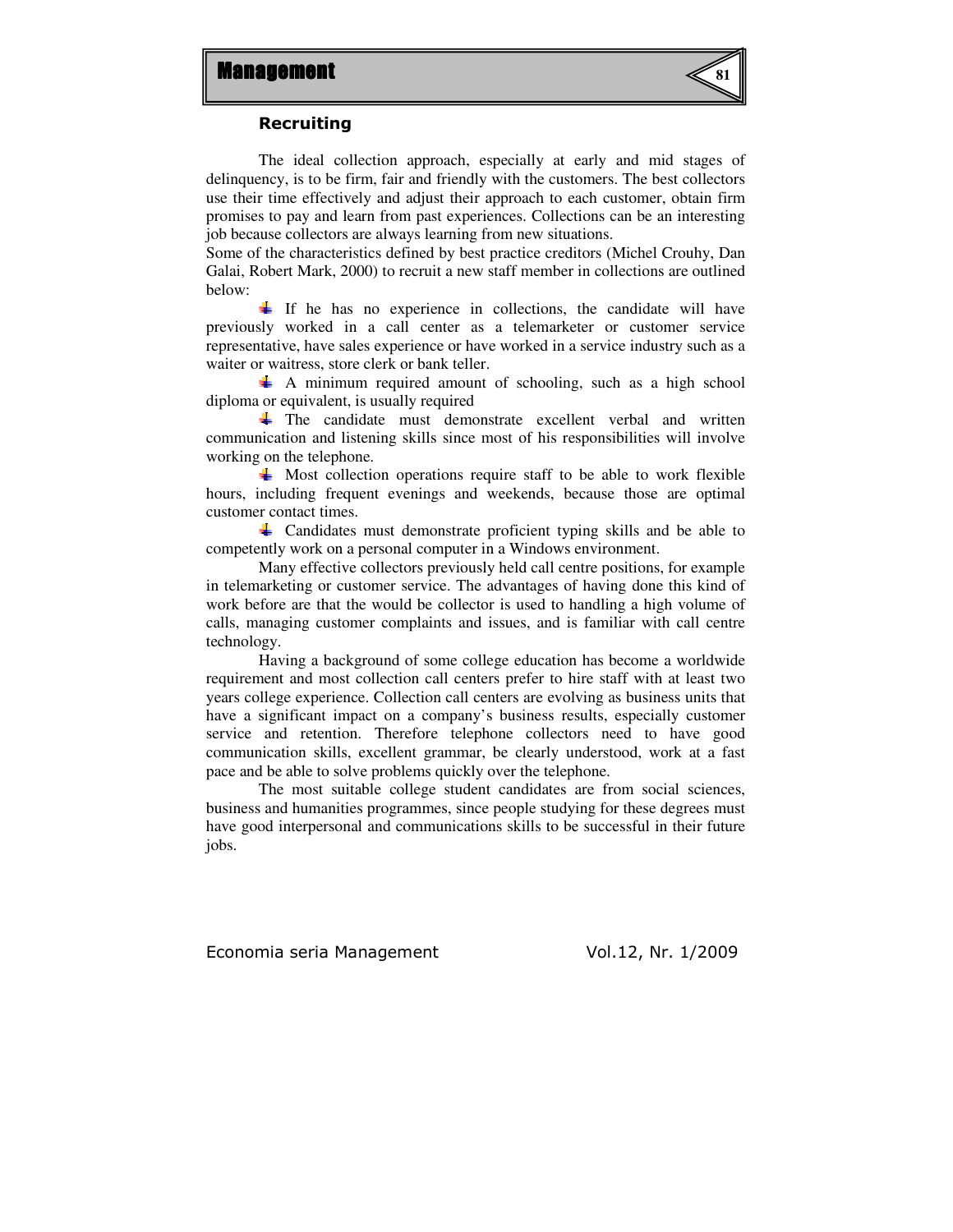

 Recruitment resources for collection representatives include universities, technical colleges, business schools, community colleges and external recruitment and selection agencies. Agreements and/ or alliances with these resources are highly recommended. This resources need to be capable of providing personnel based on the call center's requirements, such as full time, part time staff and temporary personnel.

# Seasoned or green?

 Many collection managers prefer to hire collection telephone representatives who have no experience in collections. This practice is effective for early stage collections. The thinking is that it is easier to train a newly hired, inexperienced collector in the company's philosophy, approach and preferred collection negotiation techniques rather than try to teach old dog new tricks. Experienced collectors often hang on to old collection habits that may be undesirable, such as using harsh or aggressive negotiation tactics, and may find it difficult to change.

 In times of financial crisis, banks are urged to provide customers who have a proof that they lost their job, alternative way for paying the credit (*Some banks are willing to indulge with the unemployed from paying rates*, 2009). There can be alternatives like granting grace periods, or rescheduling of loans by increasing loan periods or lower rates.

 In mid and late stage collections, many managers prefer to hire staff with previous collections experience; however they may exercise caution in accordance with the above approach.

#### Screening

 Many human resource departments conduct personality skills and even drug and alcohol tests to screen collection call centre job applicants. Pre – employment testing can save time, money and week out risky hires. Skills tests delivered to collection job applicants include basic clerical and computation skills.

 In addition, for many companies best practice includes reviewing an applicant's credit bureau report to check the candidate's personal credit history. The accepted wisdom is that if a person is unable to competently handle his own credit responsibly and maintain his credit rating in a satisfactory standing, then how would he be able to manage customer's credit? It is widely thought that people with poor credit histories that cannot be explained by an unusual event or circumstance may be more prone to committing fraudulent acts. Since collectors work with financial information their work is sensitive. At the very least many companies require that candidates for management positions have a satisfactory credit rating.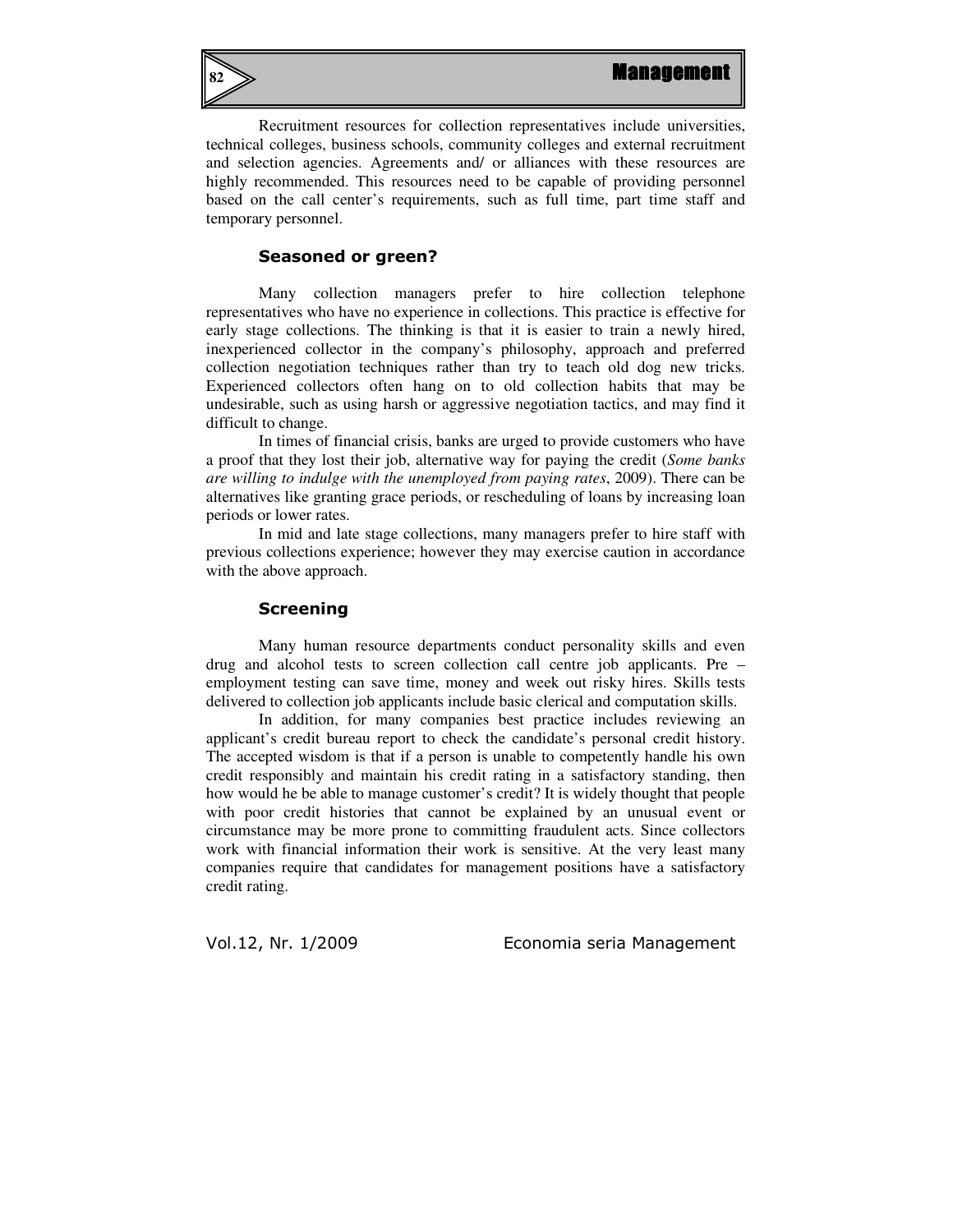

# Hiring full time or part time

 Before implementing a hiring plan, the management team must define the hiring strategy that will most benefit the operation including deciding what percentage of its staff will be filled by full time and part time positions.

 Most consumer collection operations employ a strategy of hiring a combination of full time and part time employees.

 Because collection customers can be hard to reach during 'normal' business office hours of 8am to 5pm from Monday to Friday, most collection operations staff heavily on evenings and weekends to improve telephone contact rates. Finding the right staff to work these 'odd' business hours can be a challenge depending on the location of the call center. Distance, long commute times, transportation issues, parking, personal safety and availability of food services can all become issues when evaluating staffing requirements for evenings and weekends.

 Typically full time employees, as a group, are better performers than part time, temporary or contract workers due to their commitment to the company and the company's commitment to them.

 Many collection managers around the world have found that university students make effective collectors because they have proficient communication and computer skills, and are available to work the less desirable shifts, such as evenings and weekends.

 Turnover for part timers is usually higher than for full timers since these employees have other commitments that are higher priorities to them. However, since university students are usually capable of learning quickly, need the income to support them while they are studying and many will be hoping for a job reference after they graduate; they become loyal and dependable personnel for the two to four years they work as bill collectors. Turnover of part time employees who hold full time jobs elsewhere may be even higher than for other groups due to the demand of the job.

 Collection managers must be creative to optimize staffing and many options are available. A few common scenarios that are effective in best practice environments are outlined in Table 1.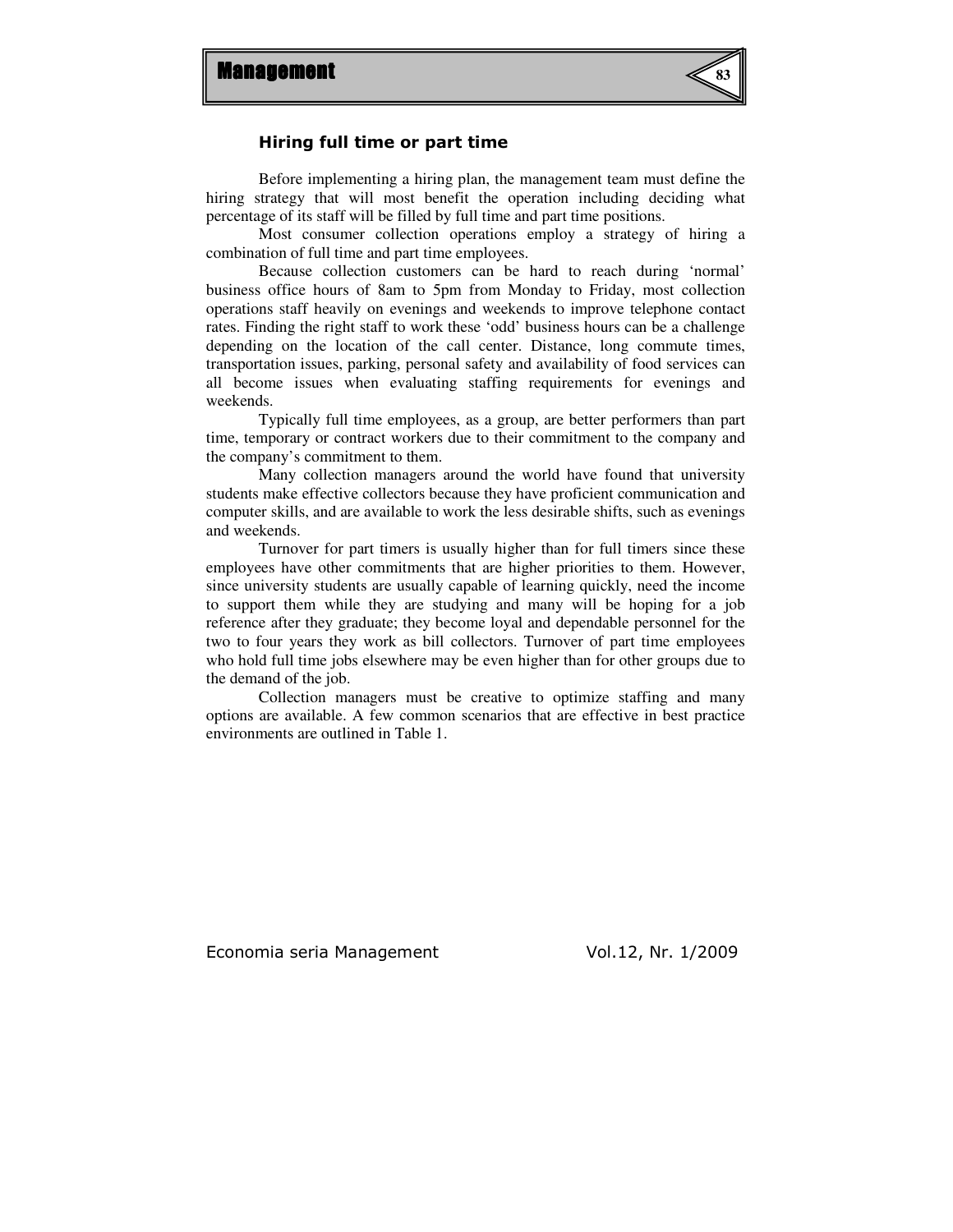

| Table 1                                   |                                                                                                                                                             |                                                                                                                                                                                                                                                                                                                                    |
|-------------------------------------------|-------------------------------------------------------------------------------------------------------------------------------------------------------------|------------------------------------------------------------------------------------------------------------------------------------------------------------------------------------------------------------------------------------------------------------------------------------------------------------------------------------|
| <b>STAFFING OPTIONS FOR COLLECTIONS</b>   |                                                                                                                                                             |                                                                                                                                                                                                                                                                                                                                    |
| <b>STAFFING</b><br><b>OPTION</b>          | <b>DESCRIPTION</b>                                                                                                                                          | <b>COMMENTS</b>                                                                                                                                                                                                                                                                                                                    |
| Separate full time<br>and part time staff | Full time staff work daytime<br>shifts and part time staff are<br>scheduled on evenings and<br>weekends                                                     | Separate supervisory teams,<br>performance goals, incentives,<br>are assigned to full and part<br>timers.                                                                                                                                                                                                                          |
| Four 10's                                 | Collectors work four ten-hour<br>days per week, one or two<br>weekend days per month and<br>receive compensating days off.                                  | Staffing to handle inbound calls<br>can become an issue if there are<br>few collectors staffed during<br>certain time periods during the<br>week.<br>Collectors working on<br>predictive dialers can 'burn out'<br>quickly due to the repetitiveness<br>of working ten hours per day on<br>this automated technology.              |
| Flex time                                 | Collectors work Monday to<br>Thursday during daytime<br>hours, Friday morning<br>and Saturday morning                                                       | In many places, Friday<br>afternoon have the lowest<br>contact rates because customers<br>are not available by telephone,<br>especially during summer<br>months.<br>Contact rates on Saturday<br>mornings are usually very high<br>so by fully staffing during these<br>hours, contact rates will<br>increase.                     |
| <b>Staff</b> rotation                     | Collectors rotate their shifts<br>working one to two nights per<br>week and one, two or more<br>weekend days per month and<br>receive compensating time off | Due to childcare, family and/ or<br>other commitments, some<br>collectors who could be the<br>most reliable may not be able to<br>be flexible in their scheduling to<br>work one or two nights per<br>week.<br>If schedules are defined one<br>month or more in advance,<br>collectors can plan for evening<br>and weekend shifts. |
| Split shifts                              | Collectors work in the morning<br>and then return at night to<br>maximize the best contact<br>times.                                                        | This staffing option may not<br>work in an environment where<br>employees have long<br>commutes.                                                                                                                                                                                                                                   |

# **Staffing options for Collections**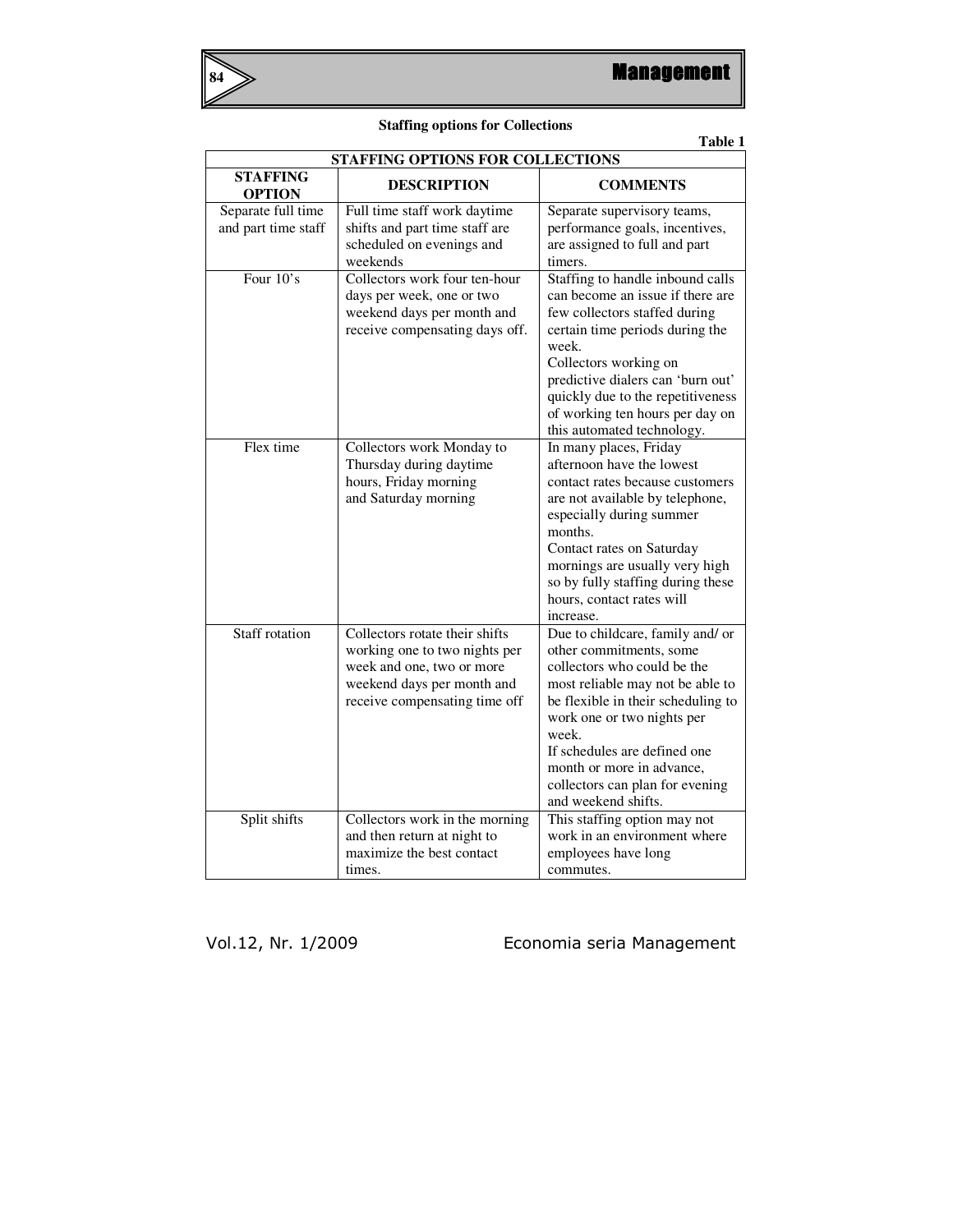# **Management**



 Collection work can be stressful and demanding and collectors must strike a balance between productivity and effectiveness. When working in a manual environment, collectors are able to work long hours, although the risk of burnout and turnover is high when shifts are not limited to eight hours per day. Some general best practices for collections staffing can be:

• Staff heavily on nights and weekends

• Include Saturday and Sunday scheduling on every weekend.<br>• Create calling campaigns for customers who have been atte

• Create calling campaigns for customers who have been attempted but not reached by telephone or other high to medium risk accounts and prioritize calls to these customers on evenings and weekends.

• Employ part timers to work 'odd hours' so that a dependable staff is scheduled to make calls during high contact hours.

• Recruit students from universities and community colleges who can work flexible hours.

• Accommodate and/ or compensate for known issues for working 'inconvenient' hours. Some options are: offer an interesting incentive to entice collectors to work 'odder' hours; pay a shift differential to collectors who work evenings and weekends; reimburse meals, parking and/ or transportation costs for evening and weekend staff.

#### Turnover

 Turnover rates are influenced by geographical location of the operation, unemployment rates in the region, availability of other kinds of jobs at similar pay, staffing hours and the potential for employees to advance to other positions within a company. Turnover in collections range from as low as 10 percent per year to as high as 100 percent.

 The average duration of a student collector call centre employee is about two years- mostly due to the nature of the job because it is repetitive and routine and because undergraduates move on and leaves the collection positions for opportunities in their chosen fields. Where supervisors are flexible when scheduling shifts to match school schedules with work shifts, there is often less turnover in the student population.

The following suggestions may help reduce turnover:

• Implement an equitable compensation programme that genuinely ties efforts to results.

• Define reasonable performance standards and goals and strictly adhere to the reward and disciplinary action process.

• Improve hiring decisions by conducting exit interviews and evaluating the reasons why collectors say that they resigned.

• Use profile testing of successful collectors and apply this information to interviews in order to better determine the qualities that are most effective in the operation.